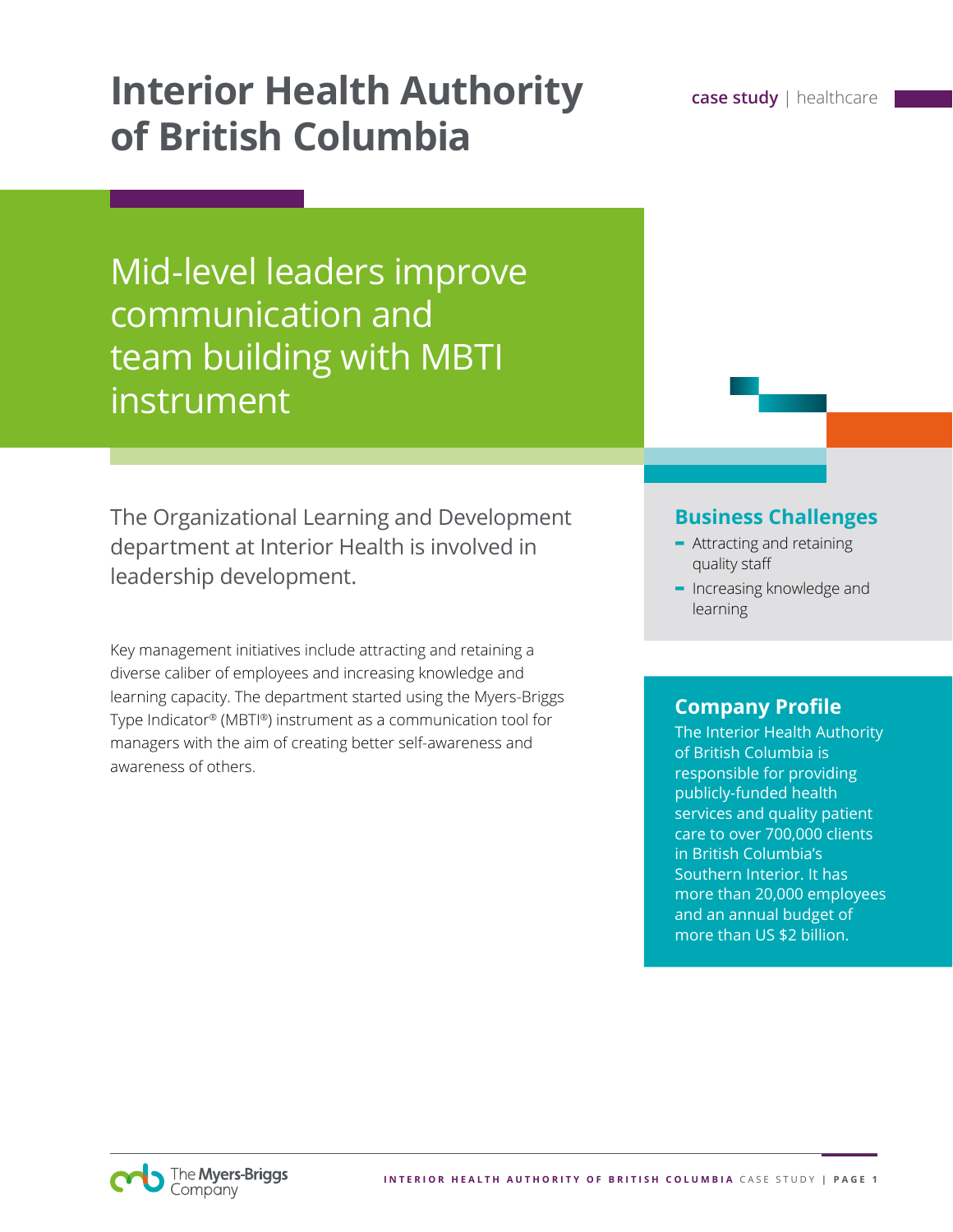# **Interior Health Authority of British Columbia**

### **Solution**

Interior Health administers the MBTI instrument online in a group format as part of its leadership development program for mid-level leaders called the People Management Series.

The People Management Series consists of a foundational course on management and leadership development and six stand-alone modules that focus on specific people management competencies.

The goal of the program is to assist managers in working with their direct reports to implement change and to move the strategic objectives of the organization forward. At the beginning of the program each participant develops a Personal Learning Plan and completes the MBTI assessment. The leader's learning plan and MBTI results are revisited in each of the successive modules, building upon their understanding of these tools as they relate to themselves and their teams.

# **Solution**

**-** Include MBTI assessments in People Management Series, the leadership development program

Our managers have embraced the MBTI instrument as a tool for communication and now have a common language to describe their personal preferences and the preferences of others

**Christine Bonney,**  Leader, Organizational Learning and Development

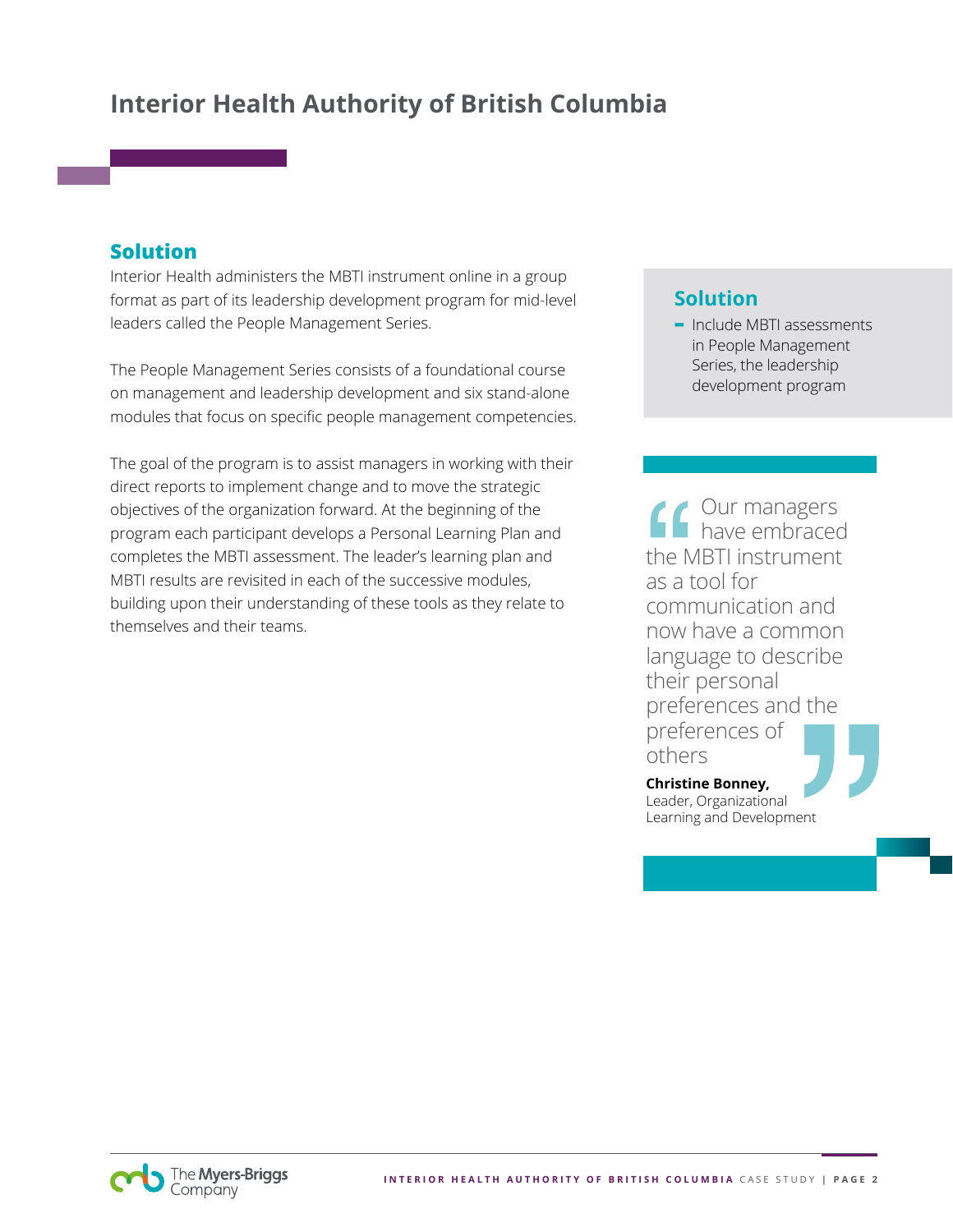# **Interior Health Authority of British Columbia**

#### **Results**

 "The reason we originally selected the instrument was for its construction and ease of use. Our managers have embraced the MBTI instrument as a tool for communication and now have a common language to describe their personal preferences and the preferences of others," said Christine Bonney, leader, Organizational Learning and Development.

"We were also very happy with the abundance of information on the instrument. We knew that beyond the Introduction to Type® series we hand out in the courses, our managers could easily obtain deeper, richer information on their type."

"Using the MBTI instrument has been a great resource in building formal and informal teams," stated Pat Jones. The instrument has also been a catalyst for learning within the organization, a coaching tool, and a problem-solving tool for work groups.

## **Results**

- **-** Better building of teams, both formal and informal
- **-** Catalyst for learning within the organization